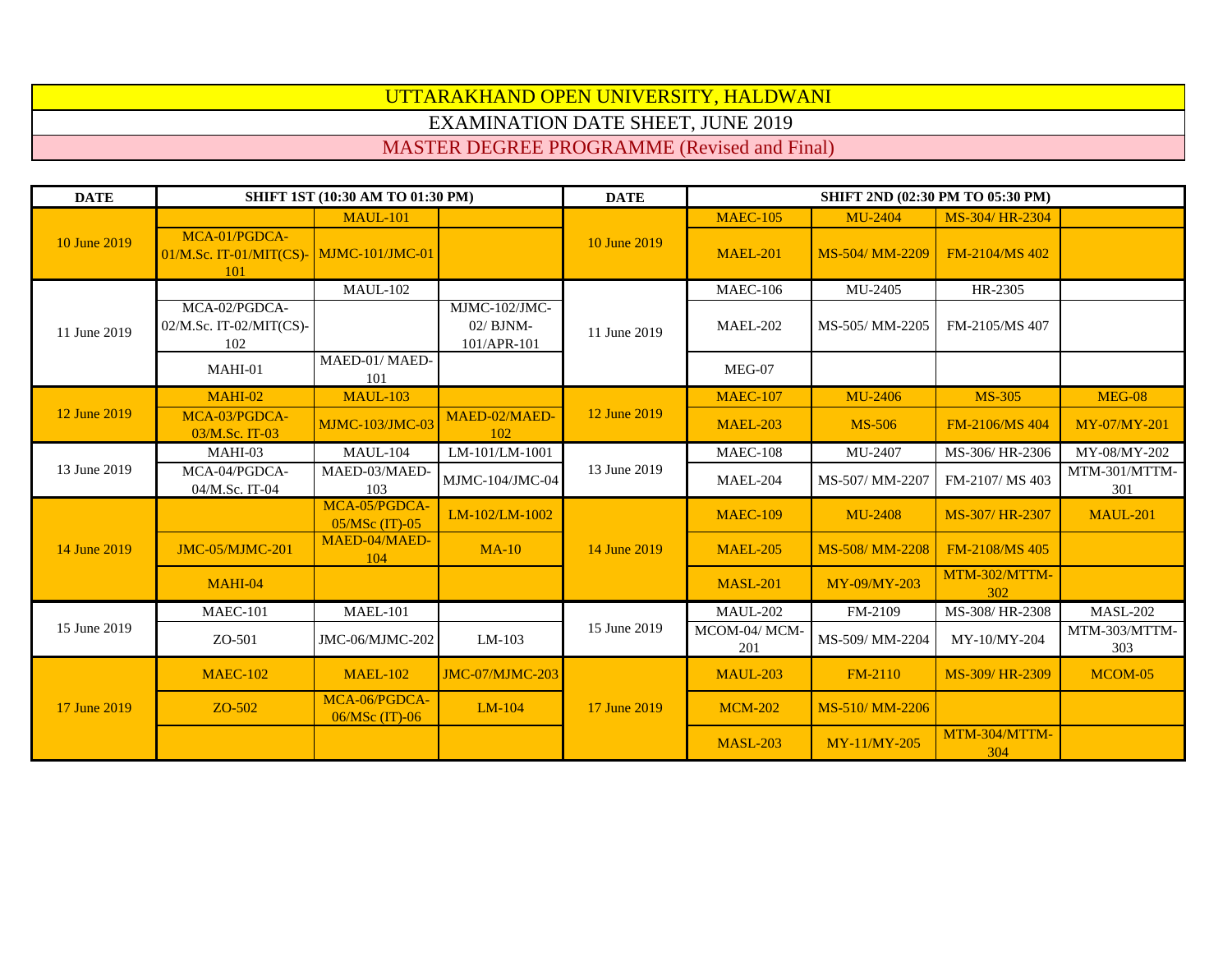| <b>DATE</b>  | SHIFT 1ST (10:30 AM TO 01:30 PM) |                                     |                 | <b>DATE</b>  | <b>SHIFT 2ND (02:30 PM TO 05:30 PM)</b> |                      |                      |                     |
|--------------|----------------------------------|-------------------------------------|-----------------|--------------|-----------------------------------------|----------------------|----------------------|---------------------|
| 18 June 2019 | <b>MAEC-103</b>                  | <b>MAEL-103</b>                     | MJMC-204        | 18 June 2019 | <b>MAUL-204</b>                         | MU-2401              | MS-301 / HR-2302     | <b>MED-203</b>      |
|              | <b>MED-101</b>                   | MCA-07/PGDCA-<br>07/MSc (IT)-07     |                 |              | <b>MCM-203</b>                          | MS-501/MM-2201       | MAED-05/MAED-<br>201 | FM-2101             |
|              | ZO-503                           |                                     | LM-105          |              | <b>MASL-204</b>                         | <b>MHM-301</b>       | MTM-401/MTTM-<br>401 | HM-301              |
|              | <b>MAEC-104</b>                  | <b>MAEL-104</b>                     | <b>MASL-101</b> | 19 June 2019 | FM-2102/MS 401                          | MU-2402              | MS-502/MM-2202       | MCOM-07             |
|              | <b>PHY-501</b>                   | MCA-09/M.Sc. IT-<br>09              |                 |              | <b>MHM-302</b>                          | MS-302/HR-2303       |                      | <b>HM-302</b>       |
| 19 June 2019 | <b>CHE-501</b>                   | <b>MED-102</b>                      | LM-106          |              | <b>MCM-204</b>                          |                      | LM-107,              | <b>MED-204</b>      |
|              | <b>BOT-501</b>                   |                                     | ZO-504          |              | <b>MASL-205</b>                         | MAED-06/MAED-<br>202 | MTM-402/MTTM-<br>402 |                     |
|              | PHY-502                          | MCA-10/M.Sc.IT-<br>10/MIT(CS)-103   |                 | 20 June 2019 | MU-2403                                 | MS-503/ MM-2203      | MS-303/HR-2301       | MCOM-08             |
| 20 June 2019 | <b>MAPS-101</b>                  |                                     |                 |              | <b>MCM-205</b>                          | $MSW-10$             | MTM-403/MTTM-<br>403 | HM-303              |
|              | MAPS-01                          |                                     | <b>MASL-102</b> |              | MS 408                                  | FM-2103              | LM-108,              | <b>MED-205</b>      |
|              | <b>MED-103</b>                   | <b>BOT-502</b>                      | <b>CHE-502</b>  |              | MHM-303                                 | MAED-08/MAED-<br>203 |                      |                     |
|              | <b>PHY-503</b>                   | MCA-11/M.Sc.IT-<br>$11/MIT(CS)-104$ |                 | 21 June 2019 | <b>MCM-206</b>                          | <b>MSW-11</b>        | MAED-10/MAED-<br>204 | MCOM-09             |
| 21 June 2019 | <b>MAPS-02</b>                   | MS-111/ CP-3002                     | <b>MASL-103</b> |              | <b>MHM-304</b>                          | MTM-404/MTTM-<br>404 | LM-109,              |                     |
|              | <b>MAPS-102</b>                  | <b>MED-104</b>                      |                 |              |                                         |                      |                      | <b>MED-206</b>      |
|              | <b>MAPSY-01 / 101</b>            | <b>BOT-503</b>                      | <b>CHE-503</b>  |              |                                         |                      |                      | <b>HM-304</b>       |
|              | PHY-504                          | MCA-12/M.Sc.IT-<br>12               |                 | 22 June 2019 |                                         | $MSW-12$             | CP-3001/MS201        |                     |
| 22 June 2019 | <b>MAPS-103</b>                  | MCOM-06/MCM-<br>103                 | <b>MASL-104</b> |              | <b>MHM-401</b>                          | LM-110/LM-1008       |                      | HM-401              |
|              | MAPS-03                          | MTM-101/MTTM-<br>101                | MS-107/CP-1009  |              | MAED-07/MAED-<br>205                    | MAED-206             | MAED-207             |                     |
|              | MAPSY-02/102                     | <b>BOT-504</b>                      | <b>CHE-504</b>  |              |                                         |                      |                      |                     |
| 24 June 2019 | MGIS-01/PGDGIS-<br>01/CGIS-01    | MTM-102/MTTM-<br>102                | MS-108/CP-1010  | 24 June 2019 | CP-3003/MS203                           | <b>MCM-101</b>       |                      | <b>MAPSY-06/201</b> |
|              | <b>MAPS-104</b>                  | <b>PHY-551</b>                      | <b>CHE-551</b>  |              | $MCA-13/MSc(T)$ -<br>14                 | MCOM-01              | <b>MHM-402</b>       |                     |
|              | <b>MAPS-04</b>                   | <b>MAPSY-03/103</b>                 | <b>MAHL-201</b> |              | <b>MSW-14</b>                           | <b>MSW-15</b>        | <b>MSW-16</b>        | <b>HM-402</b>       |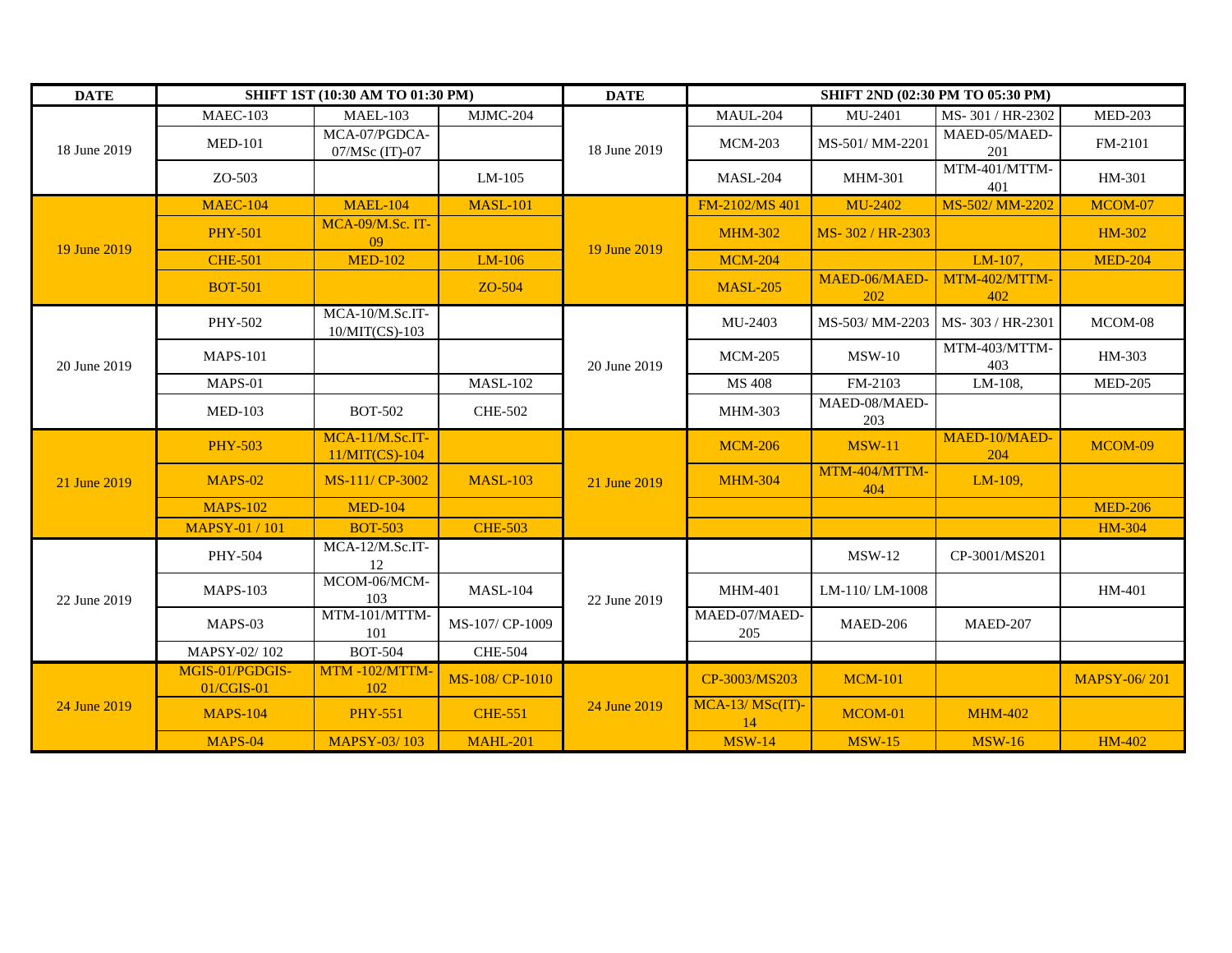| <b>DATE</b>  | SHIFT 1ST (10:30 AM TO 01:30 PM) |                      |                             | <b>DATE</b>  | SHIFT 2ND (02:30 PM TO 05:30 PM) |                             |                             |                     |
|--------------|----------------------------------|----------------------|-----------------------------|--------------|----------------------------------|-----------------------------|-----------------------------|---------------------|
| 25 June 2019 | MAPA-01                          | MASO-01              | <b>MASO-101</b>             | 25 June 2019 | MAPS-05                          | MCOM-02                     |                             | MAPSY-07/202        |
|              |                                  | PHY-552              |                             |              |                                  |                             |                             |                     |
|              | <b>CHE-552</b>                   | MAPSY-04/104         | <b>MAHL-202</b>             |              | <b>MAPS-201</b>                  | HM-403                      |                             |                     |
|              | MGIS-02/PGDGIS-<br>02/CGIS-02    | MTM-103/MTTM-<br>103 | MS-109/MBAH106              |              | $MCA-14$                         | <b>MHM-403</b>              | MS 202                      | <b>MCM-102</b>      |
|              | <b>MAPA-02</b>                   | <b>MASO-02</b>       | <b>MSW-01</b>               |              | <b>MAPS-06</b>                   |                             |                             | <b>MAPSY-08/203</b> |
|              |                                  | <b>CHE-553</b>       | <b>PHY-553</b>              | 26 June 2019 |                                  | MCOM-03                     | <b>MCM-104</b>              |                     |
| 26 June 2019 | MTM-104/MTTM-104                 | MS-110/CP-1007       | <b>MASO-102</b>             |              | <b>MAHI-201</b>                  | <b>MAPS-202</b>             |                             |                     |
|              | MGIS-03/PGDGIS-<br>03/CGIS-03    | <b>MAHL-203</b>      | HM-101/ MHM-101             |              | MCA-15/MSc(IT)-<br>15            | <b>MJMC-301/</b><br>MAMC-09 | CP-3004                     | <b>MAHI-05</b>      |
|              | MAPA-03                          | MASO-03              | <b>MSW-02</b>               |              | MAPS-07                          |                             |                             | MAPSY-09/204        |
| 27 June 2019 | MS-101/CP 1006                   | MTM-201/MTTM-<br>201 | <b>MASO-103</b>             |              | <b>MAHI-202</b>                  |                             |                             |                     |
|              | <b>PHY-554</b>                   | <b>MAHL-204</b>      | <b>CHE-554</b>              | 27 June 2019 |                                  |                             | <b>MCM-105</b>              |                     |
|              | MGIS-04/PGDGIS-04                | <b>MHM-102</b>       | HM-102                      |              | <b>MAPS-203</b>                  | MCA-16/MSc(IT)-<br>13       | <b>MJMC-302/</b><br>MAMC-10 | MAHI-06             |
| 28 June 2019 | MAPA-04                          | <b>MASO-04</b>       | <b>MSW-03</b>               |              | <b>MAPS-08</b>                   |                             |                             | <b>MEG-02</b>       |
|              |                                  | <b>MAHL-205</b>      | <b>MAHL-206</b>             |              |                                  |                             | <b>MCM-106</b>              |                     |
|              | <b>MHM-103</b>                   | <b>HM-103</b>        | MTM-202/MTTM-<br>202        | 28 June 2019 | <b>MGIS-06</b>                   | <b>MCA-17</b>               | <b>MJMC-303/</b><br>MAMC-11 | <b>MAPS-204</b>     |
|              | <b>CP-1008</b>                   | <b>MS-102</b>        | <b>MASO-104</b>             |              |                                  | <b>MAHI-203</b>             | <b>MAHI-07</b>              |                     |
|              | <b>MAHL-101</b>                  | <b>MSW-04</b>        | MS-103/ CP-<br>1005/MBAH105 | 29 June 2019 | MAPS-09                          | MAPA-05                     | MY-01/MY-101                | $MEG-05$            |
| 29 June 2019 | <b>MASO-05</b>                   | <b>MASO-201</b>      | <b>MAHI-101</b>             |              | <b>MAHI-204</b>                  | <b>BOT-551</b>              | <b>MAHI-08</b>              | <b>MAPS-205</b>     |
|              | <b>MHM-104</b>                   | HM-104               | MTM-203/MTTM-<br>203        |              | MGIS-07                          | $MCA-18$                    | <b>MJMC-304/</b><br>MAMC-12 |                     |
| 01 July 2019 | <b>MAHL-102</b>                  | <b>MSW-05</b>        | CP-1003/MBAH103             | 01 July 2019 | MAPA-06                          |                             | MY-02/MY-102                | <b>MEG-06</b>       |
|              | <b>MASO-06</b>                   | <b>MASO-202</b>      | <b>MAHI-102</b>             |              |                                  | <b>MAHI-205</b>             |                             |                     |
|              | <b>MHM-201</b>                   | <b>HM-201</b>        | MTM-204/MTTM-<br>204        |              | <b>MCA-19</b>                    | <b>BOT-552</b>              | MJMC-401/MAMC-<br>13        | <b>MAHI-09</b>      |
|              | <b>MAHL-103</b>                  | <b>MSW-06</b>        | <b>MAHI-103</b>             |              | MAPA-07                          |                             | MY-03/MY-103                |                     |
| 02 July 2019 | MASO-07                          | <b>MASO-203</b>      |                             | 02 July 2019 |                                  | <b>BOT-553</b>              |                             |                     |
|              | <b>MHM-202</b>                   | HM-202               | MS-104/ CP1004              |              | MCA-20 A                         | MJMC-402/MAMC-<br>14        | $MAHI-10$                   |                     |